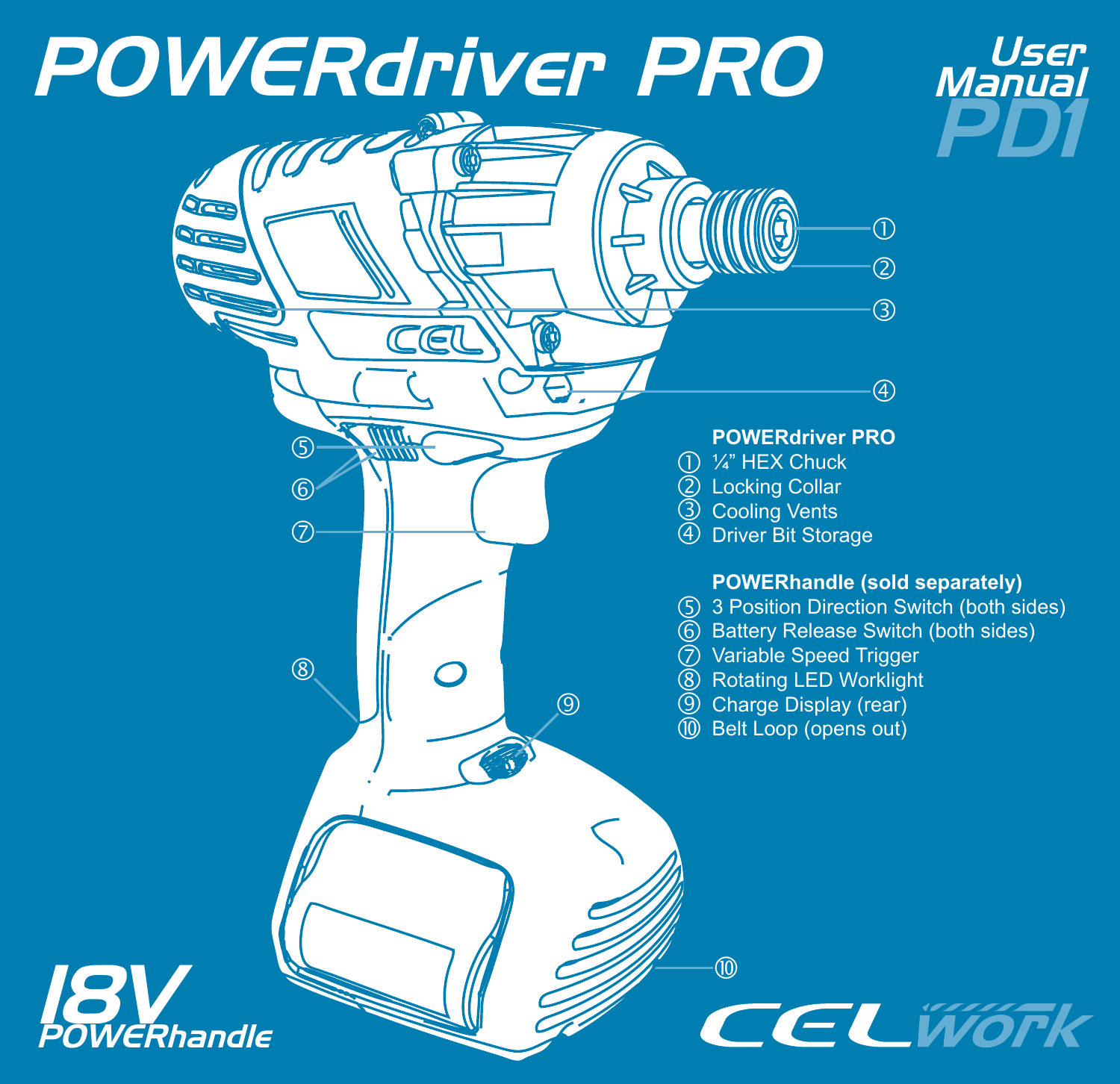Thank you for investing in a CEL product.

The 18V Cordless POWERdriver PRO has been engineered and made to demanding high quality standards; ease of operation and safety have taken a major role in development. Proper care of your product will give you years of trouble-free use.

Normal wear and tear, including accessory wear, is not covered under guarantee. Following successful registration, the product is guaranteed for domestic use against manufacturing faults for a period of 24 months from the date of purchase. This product is not guaranteed for hire purposes.

> If you have any questions, please contact us: UK +44 (0) 8453 889769 US +1 800 233 7592 service@cel-global.com

It is possible to download updated user manuals, view demonstration videos and find information about new products at: www.cel-global.com

**Warning:** User must read and understand all instructions and warning labels and be fully aware of statutory safety directives before using the product to reduce the risk of injury. Failure to follow all instructions may result in electric shock, fire and/or serious personal injury. The product must be used only for its prescribed purpose. Any use other than those mentioned in this manual will be considered a case of misuse. The manufacturer shall NOT be liable for any damage or injury resulting from such cases of misuse, use of force, partially or completely dismantled appliances.

This product contains materials that should be recycled but can not be disposed of with regular household waste. For disposal options contact your local recycling centre, council offices or your<br>place of purchase.

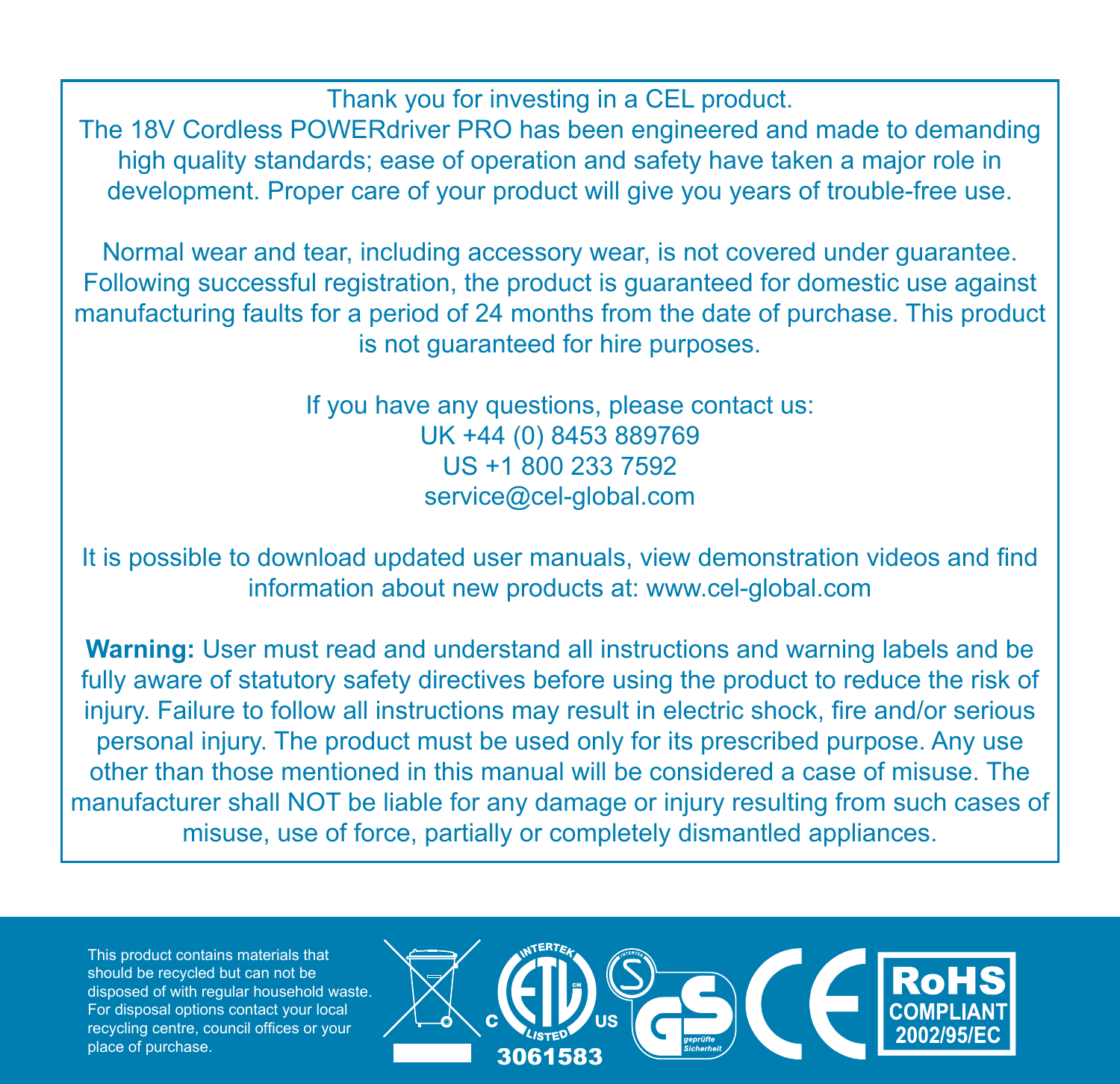



**WARNING!** For AC tools and appliances; check that input voltages on the rating plates and the plug types match your local mains supply. If it is different contact your supplier immediately and follow their advice. Do not modify the charger or plug in any way. For DC tools; only use batteries supplied or manufacturer recommended replacements.

This product is sold in several configurations. The images and descriptions in this user manual may differ from your product. For features or accessories not covered by this manual or if you are unsure about a feature or function contact your supplier or visit www.cel-global.com where you can find updated user manuals and compatible parts.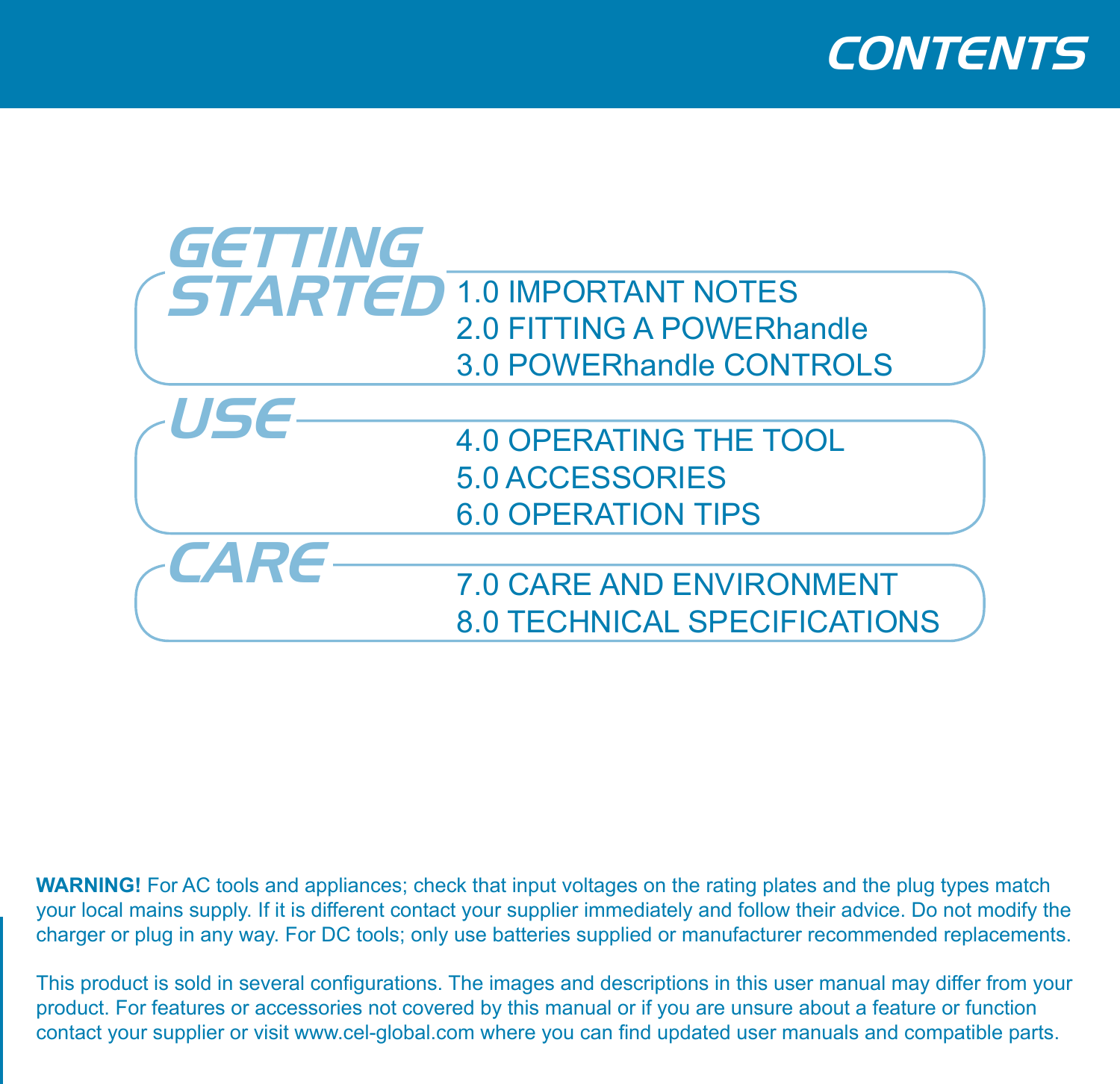## *1.0 IMPORTANT NOTES*















GENERAL HAZARD INSTRUCTIONS VISION, READ

**HEARING RESPIRATION** 

PROTECT KEEP DRY BE AWARE OF **BYSTANDERS** 

**FLYING DEBRIS** 

**SHARP** BLADES APPROPRIATE WEAR **CLOTHING** 

### **General Power Tool Safety Warnings**

#### **Read all safety warnings and all instructions.**

Failure to follow the warnings and instructions may result in electric shock, fire and/or serious injury. Save all warnings and instructions for future reference.

The term "power tool" in the warnings refers to your mains-operated (corded) power tool or battery-operated (cordless) power tools plus compatible chargers and accessories. POWERhandle refers to an assembly containing a battery of cells, a trigger mechanism and other controls. A POWERhandle contains no user serviceable parts.

#### **1) Work area safety**

a) Keep work area clean and well lit. Cluttered or dark areas invite accidents. b) Do not operate power tools in explosive atmospheres, such as in the presence of flammable liquids, gases or dust. Power tools create sparks which may jonite the dust or fumes. c) Keep children and bystanders away

while operating a power tool. Distractions can cause you to lose control.

### **2) Electrical safety**

a) Power tool plugs must match the

#### outlet.

Never modify the plug in any way. Do not use any adapter plugs with earthed (grounded) power tools. Unmodified plugs and matching outlets will reduce risk of electric shock. Always fully uncoil cables to avoid heat buildup. b) Avoid body contact with earthed or grounded surfaces, such as pipes, radiators, ranges and refrigerators. There is an increased risk of electric shock if your body is earthed or grounded. c) Do not expose power tools to rain or wet conditions. Water entering a power

tool will increase the risk of electric shock. d) Do not abuse the cord. Never use the

cord for carrying, pulling or unplugging the power tool. Keep cord away from heat, oil, sharp edges and moving parts. Damaged or entangled cords increase the risk of electric shock.

e) When operating a power tool outdoors, use an extension cord suitable for outdoor use. Use of a cord suitable for outdoor use reduces the risk of electric shock. Fully uncoil all cords in use. f) If operating a power tool in a damp location is unavoidable, use a residual current device (RCD) protected supply.

Use of an RCD reduces the risk of electric shock.

#### **3) Personal safety**

a) Stay alert, watch what you are doing and use common sense when operating a power tool. Do not use a power tool while you are tired or under the influence of drugs, alcohol or medication. A moment of inattention while operating power tools may result in serious personal injury.

b) Use personal protective equipment. Always wear eye protection. Protective equipment such as dust mask, nonskid safety shoes, hard hat, or hearing protection used for appropriate conditions will reduce personal injuries.

c) Prevent unintentional starting. Ensure the switch is in the off-position before connecting to power source and/or battery pack, picking up or carrying the tool. Carrying power tools with your finger on the switch or energising power tools that have the switch on invites accidents. d) Remove any adjusting key or wrench before turning the power tool on. A wrench or a key left attached to a rotating part of the power tool may result in personal injury.

e) Do not overreach. Keep proper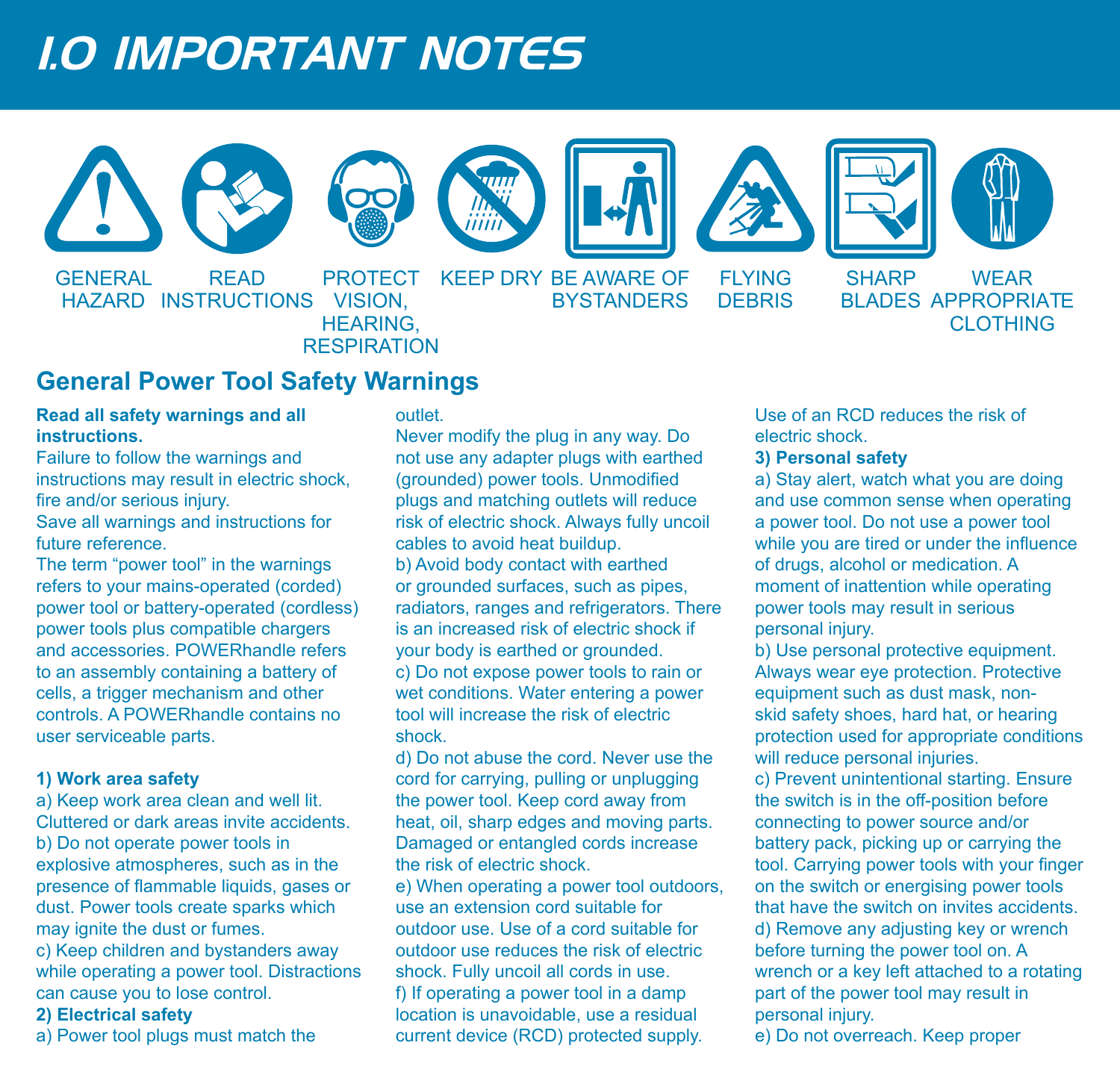## *IMPORTANT NOTES 1.0*

footing and balance at all times. This enables better control of the power tool in unexpected situations.

f) Dress properly. Do not wear loose clothing or jewellery. Keep your hair, clothing and gloves away from moving parts.

Loose clothes, jewellery or long hair can be caught in moving parts. g) If devices are provided for the

connection of dust extraction and collection facilities, ensure these are connected and properly used. Use of dust collection can reduce dust-related hazards.

#### **4) Power tool use and care**

a) Do not force the power tool. Use the correct power tool for your application. The correct power tool will do the job better and safer at the rate for which it was designed.

b) Do not use the power tool if the switch does not turn it on and off. Any power tool that cannot be controlled with the switch is dangerous and must be repaired. c) Disconnect the plug from the power source and/or the battery pack from the power tool before making any adjustments, changing accessories, or storing power tools. Such preventive safety measures reduce the risk of starting the power tool accidentally. d) Store idle power tools out of the reach of children and do not allow persons unfamiliar with the power tool or these instructions to operate the power tool. Power tools are dangerous in the hands of untrained users.

e) Maintain power tools. Check for misalignment or binding of moving parts, breakage of parts and any other condition that may affect the power tool's

#### operation.

If damaged, have the power tool repaired before use. Many accidents are caused by poorly maintained power tools. f) Keep cutting tools sharp and clean. Properly maintained cutting tools with sharp cutting edges are less likely to bind and are easier to control.

g) Use the power tool, accessories and tool bits etc. in accordance with these instructions, taking into account the working conditions and the work to be performed. Use of the power tool for operations different from those intended could result in a hazardous situation.

### **5) Battery tool use and care**

a) Recharge only with the charger specified by the manufacturer. A charger that is suitable for one type of battery pack may create a risk of fire when used with another battery pack.

b) Use power tools only with specifically designated battery packs. Use of any other battery packs may create a risk of injury and fire.

c) When battery pack is not in use, keep it away from other metal objects, like paper clips, coins, keys, nails, screws or other small metal objects, that can make a connection from one terminal to another. Shorting the battery terminals together may cause burns or a fire. d) Under abusive conditions, liquid may be ejected from the battery; avoid contact. If contact accidentally occurs, flush with water. If liquid contacts eyes additionally seek medical help. Liquid ejected from the battery may cause irritation or burns.

#### **6) Service**

a) Have your power tool serviced by a qualified repair person using only

identical replacement parts. This will ensure that the safety of the power tool is maintained.

#### **Safety Warnings for Impact Driver**

•Hold power tool by insulated gripping surfaces, when performing an operation where the fastener may contact hidden wiring. Fasteners contacting a "live" wire may make exposed metal parts of the power tool "live" and could give the operator an electric shock.

•Secure the workpiece. A workpiece clamped with clamping devices or in a vice is held more secure than by hand. •Always wait until the machine has come to a complete stop before placing it down. The tool insert can jam and lead to loss of control over the power tool. •Do not open the battery. Danger of short circuit.

Protect the battery against heat, eg. against continuous intense sunlight, fire, water, and moisture. Danger of explosion. •In case of damage and improper use of the battery, vapours may be emitted. Provide for fresh air and seek medical help in case of complaints. The vapours can irritate the respiratory system. •Use only original CEL batteries with the voltage listed on the nameplate of your power tool. When using other batteries, eg. imitations, reconditioned batteries or other brands, there is danger of injury as well as property damage through exploding batteries.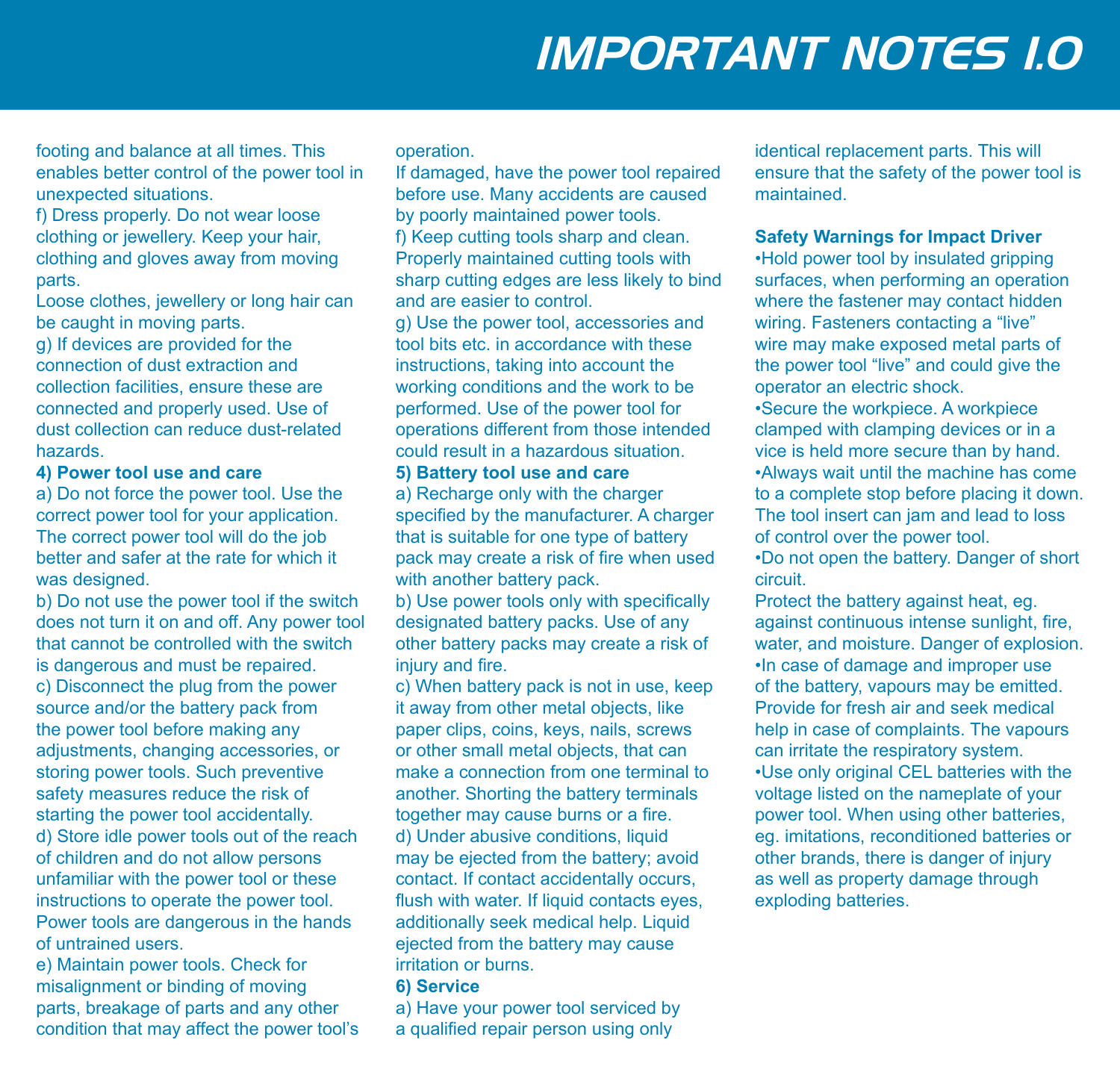## *2.0 FITTING A POWERhandle*

**NOTE!** These pages refer to the PH12 POWERhandle.

Pull Battery Release Switches (both sides) in this direction to release the tool

**GENERAL HAZARD** 

If your POWERhandle is different please refer to the instructions provided with that product.

 $\sqrt{1-\sqrt{1-\frac{1}{2}}}$  $\frac{1}{2}$  $\Box$ **SIGHT** 

 $\overline{\text{max}}$ 

Rails

**WARNING!** When changing battery, driver bits or whenever the tool is not in immediate use the direction switch must be in its central locked position to prevent accidental starting.

### **Read and understand all safety warnings and all instructions before operating this product.**

Failure to follow the warnings and instructions may result in electric shock, fire and/or serious injury.

### **Intended Use**

The machine is intended for driving in and loosening screws and bolts as well as for tightening and loosening nuts up to its mechanical specification with an appropriate accessory fitted. This tool is not intended to provide accurate torque levels, use an appropriate hand operated torque wrench to measure torque.

**NOTE!** Remove any debris from the area that joins the POWERhandle to the tool. Damage to contacts or mechanical controls could occur if debris is caught between them.

### **Inserting the POWERhandle**

Align the rails on the bottom of the POWERdriver PRO so they will slide smoothly into the rails on the POWERhandle. Once aligned, slide the two parts together firmly until there is a "click" as the locking catch engages. Test the catch is secure and the electrical contacts are engaged by selecting a direction and briefly pressing the trigger.

### **Removing the POWERhandle**

Slide the two Battery Release Switches to the rear of the handle and slide the POWERhandle out of the tool from the rear.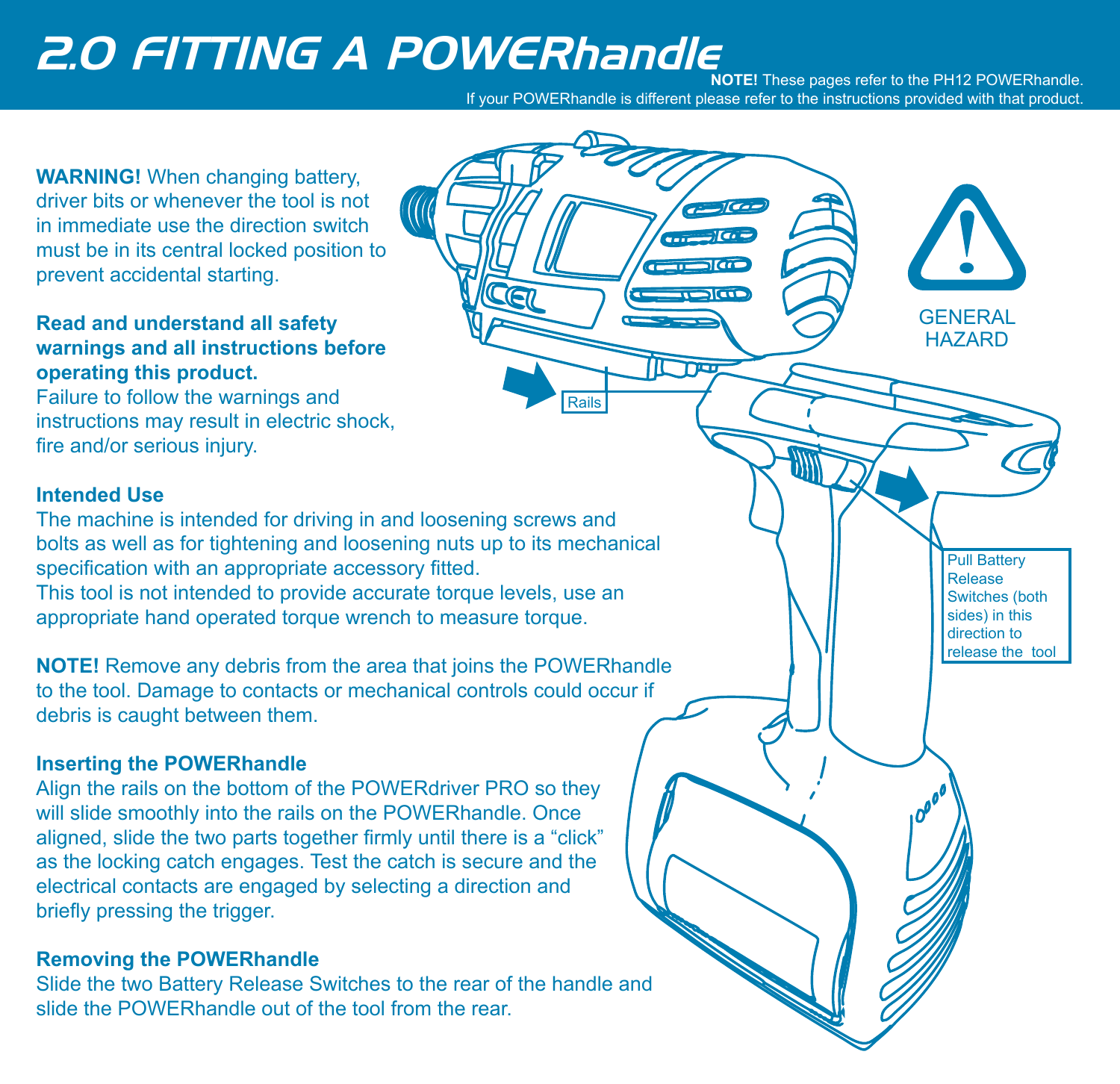# *POWERhandle CONTROLS 3.0*

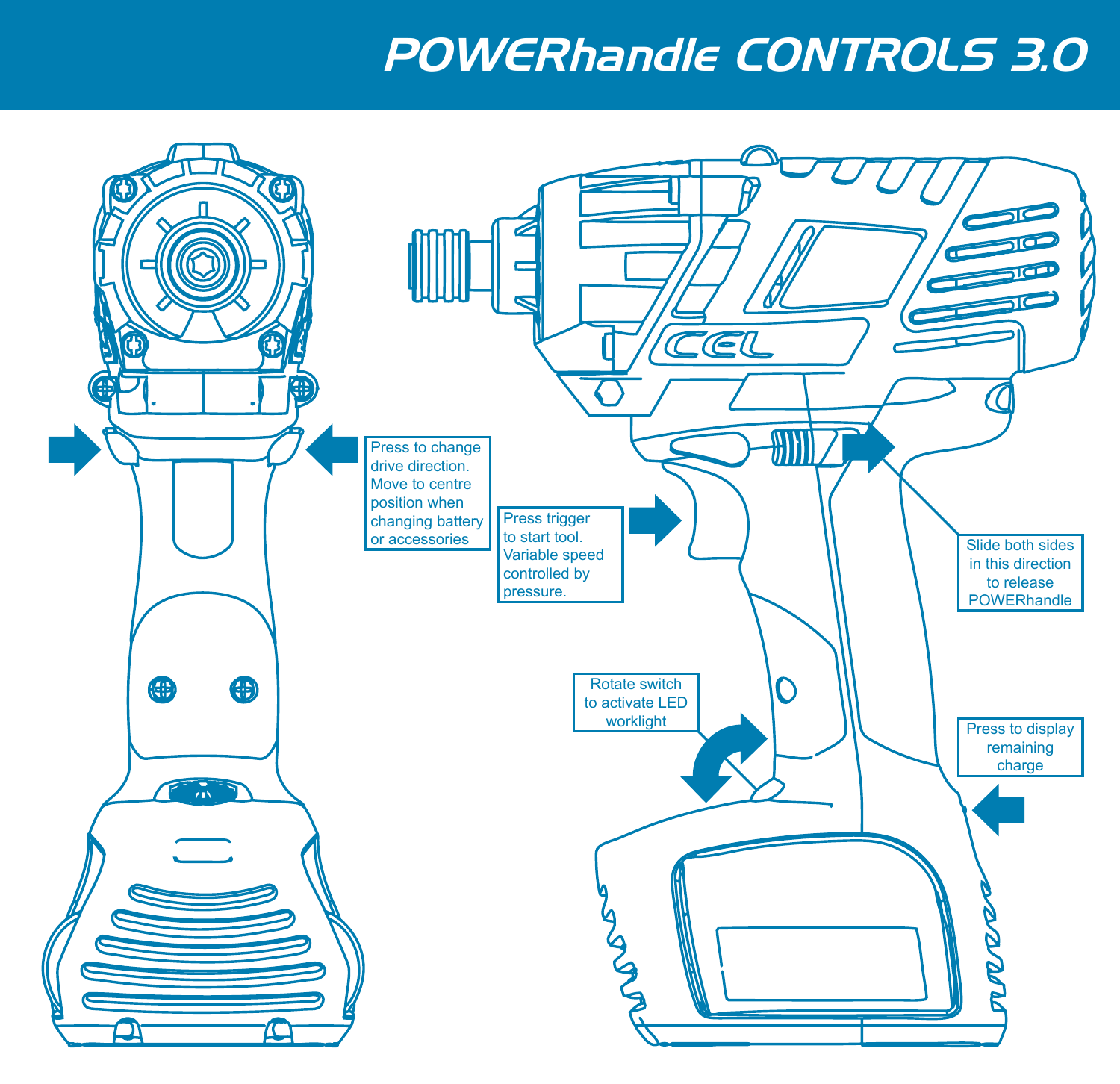## *4.0 OPERATING THE TOOL*

### **Functional Description**

The chuck is driven by an electric motor via a gear and impact mechanism.

The working procedure is divided into two phases:

Screwing in and tightening (impact mechanism in action).

The impact mechanism is activated as soon as the screwed connection runs tight and thus load is put on the motor. In this instance, the impact mechanism converts the power of the motor to steady rotary impacts. Each of these impacts turns the chuck in increments until the chuck can no longer be turned or the trigger is released. When loosening screws or nuts, the process is reversed.

### **Operating the tool**

After fitting a charged POWERhandle. move the Direction Selector from the central position to either side to choose the rotational direction. Grip the handle and squeeze the trigger gradually to increase the rotation speed.

**NOTE!** Whenever the tool is not in immediate use, always return the Direction Selector to the central position. This will help prevent accidents.

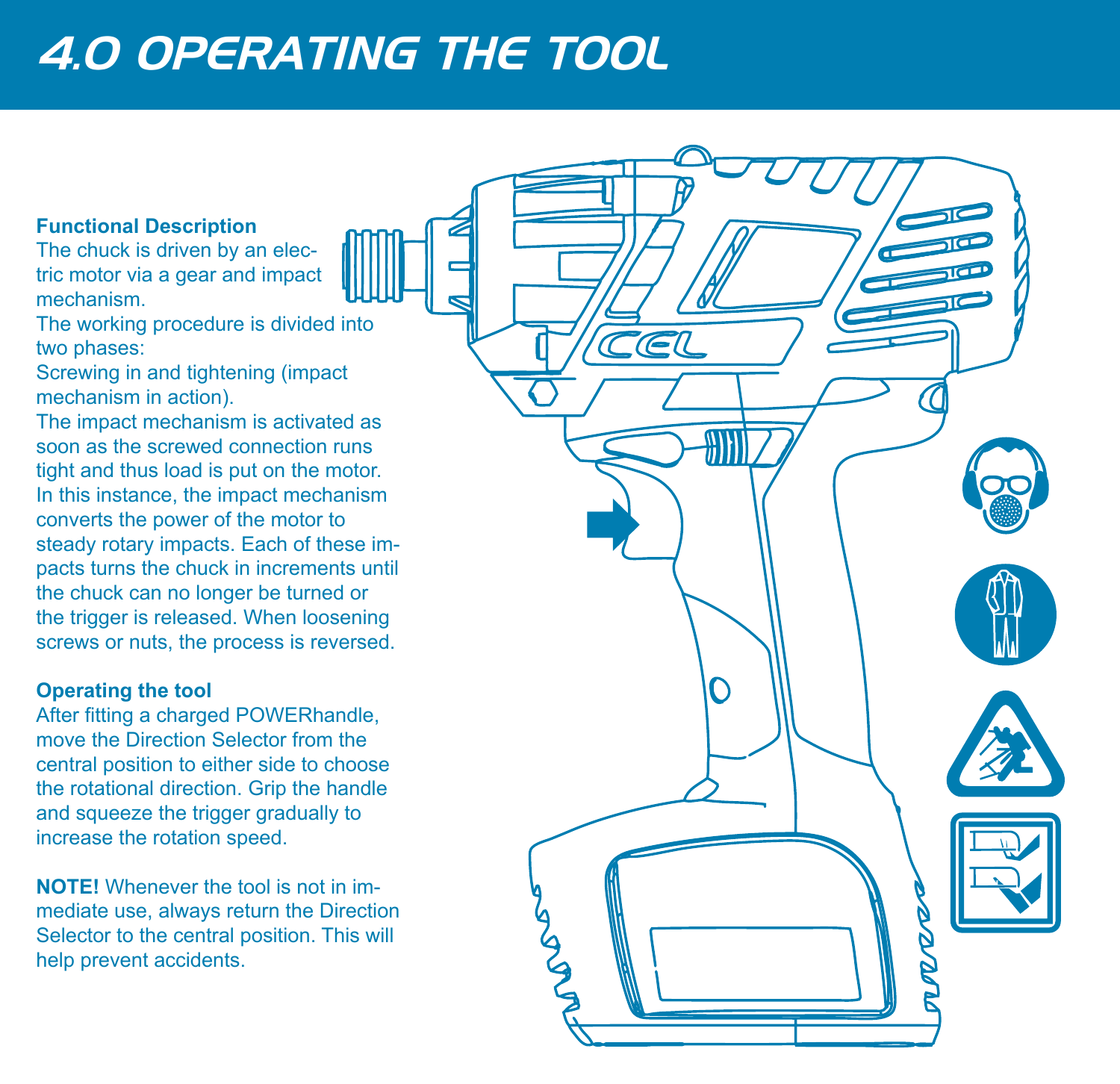## *ACCESSORIES 5.0*

TEI

### **Choosing the Driver Bit for the job**

There are many types of fixing. Using the correct driver bit is essential for safe work practice. Using the incorrect type or size of bit to drive a fixing can damage both the bit and the fixing. The +Ion Driver accepts a ¼" (6.35mm) hexagon bit. Use a driver bit with a ball catch (DIN 3126-E6.3). Or to use a smaller bit without the ball catch you should first fit a magnetic bit holder with a ball catch. Oriver Bit with dent



The images on the left show both Phillips™ and Posidrive™ screw heads. These screw heads are often confused. Look for the second cross shape on the Posidrive™ screw head, for this type of screw use the driver bit with 8 flutes. Phillips™ driver bits are usually marked with PH1, PH2 etc. Posidrive™ uses PZ1, PZ2 etc.

Locking Collar

Pull Locking collar in this direction to release driver bit

### **Fitting/Removing a Driver Bit**

Slide the direction change to the central, locked position to prevent accidental starting.

Remove any driver bits already in the chuck by pulling the Locking Collar away from the machine to release the Ball Catch and removing the bit from the chuck.

Select an appropriate bit for the fixing and insert it into the chuck, press until it clicks into place and the Locking Collar returns to its forward position.

Before using the tool first check that the bit is held firmly in place and cannot be pulled loose. Operate the tool away from the fixing briefly to check for alignment and correct operation before applying the bit to the fixing. Re-fit and re-test the bit's fitting if necessary.

Because of the high torque levels achieved by the POWERdriver, a high quality driver bit is recommended. Look for "Hardened" driver bits and bits rated for use with impact drivers.

 $\overline{CD}$ 

**TIP!**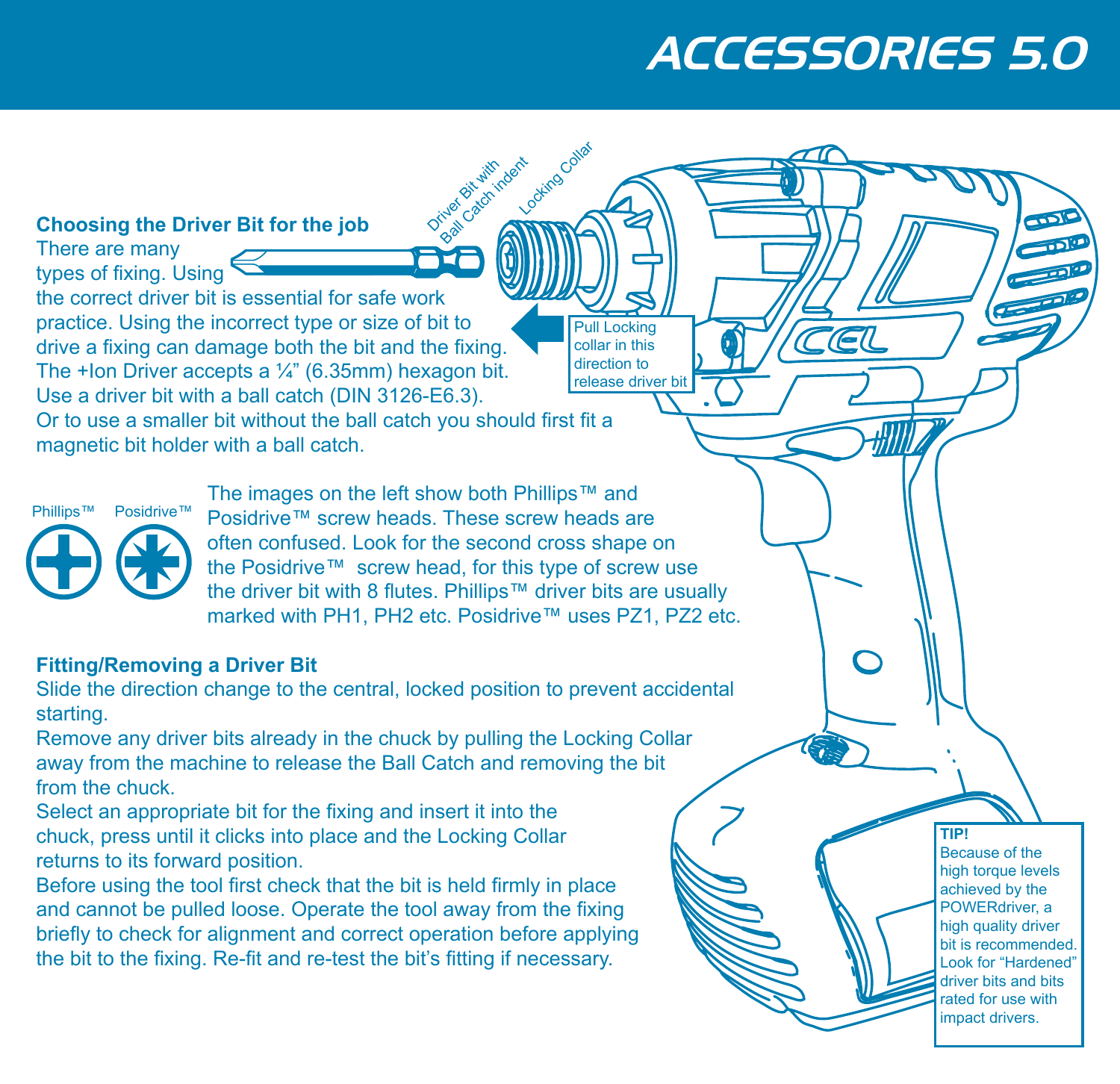## *6.0 OPERATION TIPS*

The POWERdriver cordless impact driver will quickly become a favoured tool.

Impact Drivers are much more efficient at driving/ removing screws and other fixings than a rotary drill. Because of this you will see greatly increased battery performance when driving screws.

• Maximum torque is achieved after the impact mechanism has made several rotations.

• Make sure you press the driver bit firmly into the fixing when both tightening and loosening a fixing. This pressure should be enough so as not to allow the bit to "cam" out which may strip the fixing head or damage the driver bit.

• The POWERdriver is capable of very high levels of torque, this torque could easily break a fixing if tightened too much. Broken or damaged fixings are very hard to remove. Use a suitable torque wrench to test torque levels and be aware of the maximum allowable torque of the fixings used.

• A little wax or soap can help a screw go in easier and prevent breakage. Be aware of the effect this can have on both the screw (corrosion) or the material being fixed. Oil based lubricants will help but may penetrate the finish and stain your work.

• Because of the high torque levels achieved by the POWERdriver a high quality driver bit is recommended. Look for "Hardened" driver bits and bits rated for use with impact drivers.

• Drill a pilot hole for long screws to approximately ⅔ of the length of the screw, this will help prevent splitting timber and broken fixings

• Although impact drivers are designed for fixings, they make excellent drills as well. Look for 1/4" hexagon fit drill bits or a ¼" hexagon fit chuck which will allow regular drill bits to be held.

• When doing big jobs that require constant charging of the batteries. Remember that you can swap Li-Ion batteries at any time during a charge/discharge cycle. A 2.6Ah POWERhandle will be charged to 80% of its full capacity in the first 30 minutes on the fast charger, after that the protection circuit reduces the charge current to complete the charge.

• When choosing fixings the fixing length should generally penetrate 2/3 of the combined thickness of the materials being joined. Consider moisture conditions and the makeup of the materials being fastened to avoid corrosion. Use galvanized or other rust-resistant screws where rust could be a problem.

• The maximum capacity of a Li-Ion battery drops faster in warm conditions permanently reducing its working lifetime. Storing the batteries at a stable temperature below 20°C (68°F) and above freezing will allow them to retain a higher capacity throughout their life, avoid keeping them in hot vehicles or storage areas. This is different to other types of battery such as NiCD, NiMh and Pb which last longest in a warmer environment 10ºC - 24ºC (50ºF -75ºF).



**READ** INSTRUCTIONS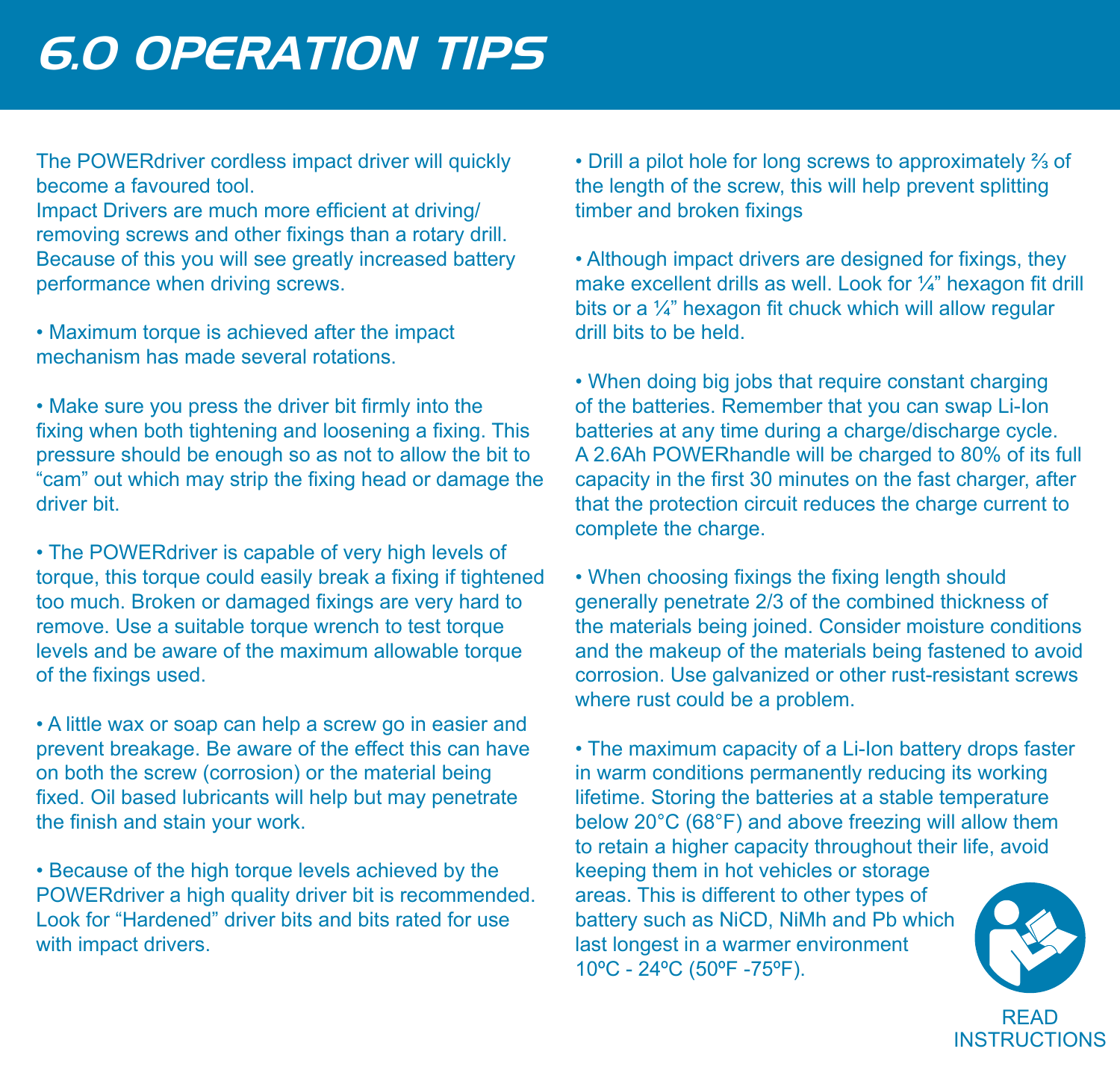## *CARE AND ENVIRONMENT 7.0*

### **General inspection**

Regularly check that all the fixing screws are present and tight, they may vibrate loose over time. Keep the tool's air vents unclogged and clean at all times.

Remove dust and dirt regularly.

Cleaning is best done with compressed air or a rag.

**CAUTION,** Do not use cleaning agents to clean the plastic parts of the tool. A mild detergent on a damp cloth is recommended. Water must never come into contact with the tool.

After each use, carefully clean the tool with a brush or rag.

Clear any debris from around the battery mount, moving parts and clips.

### **Lubrication**

No internal lubrication is necessary, the bearing area is sealed.

A coating of machine oil on chuck and driver bits will help prevent corrosion.

### **Storage**

Store the tool, instruction manual and accessories in a secure, dry place. In this way you will always have all the information and parts ready to hand.

Lithium ion batteries should ideally be stored between 10ºC and 20ºC (50ºF and 68ºF). Other parts should be stored between 10ºC and 24ºC (50ºF and 75ºF).

**WARNING!** Always charge Li-ion batteries before storage and at least every 3 months to prevent permanent damage.



### **Environment**

When the time comes to dispose of this product please consider the environment and take it to a recognised recycling facility instead of disposing with general household waste.

Call your local council, civic amenity site, or recycling centre for information on the recycling and disposal of electrical products and batteries. If you do not have access to suitable disposal facilities in your area please contact your place of purchase, they will advise you on the best way to dispose of your product.

### **More information**

www.cel-global.com or from your supplier.

### **Maintenance**

All electrical parts should be regularly serviced by an approved engineer.